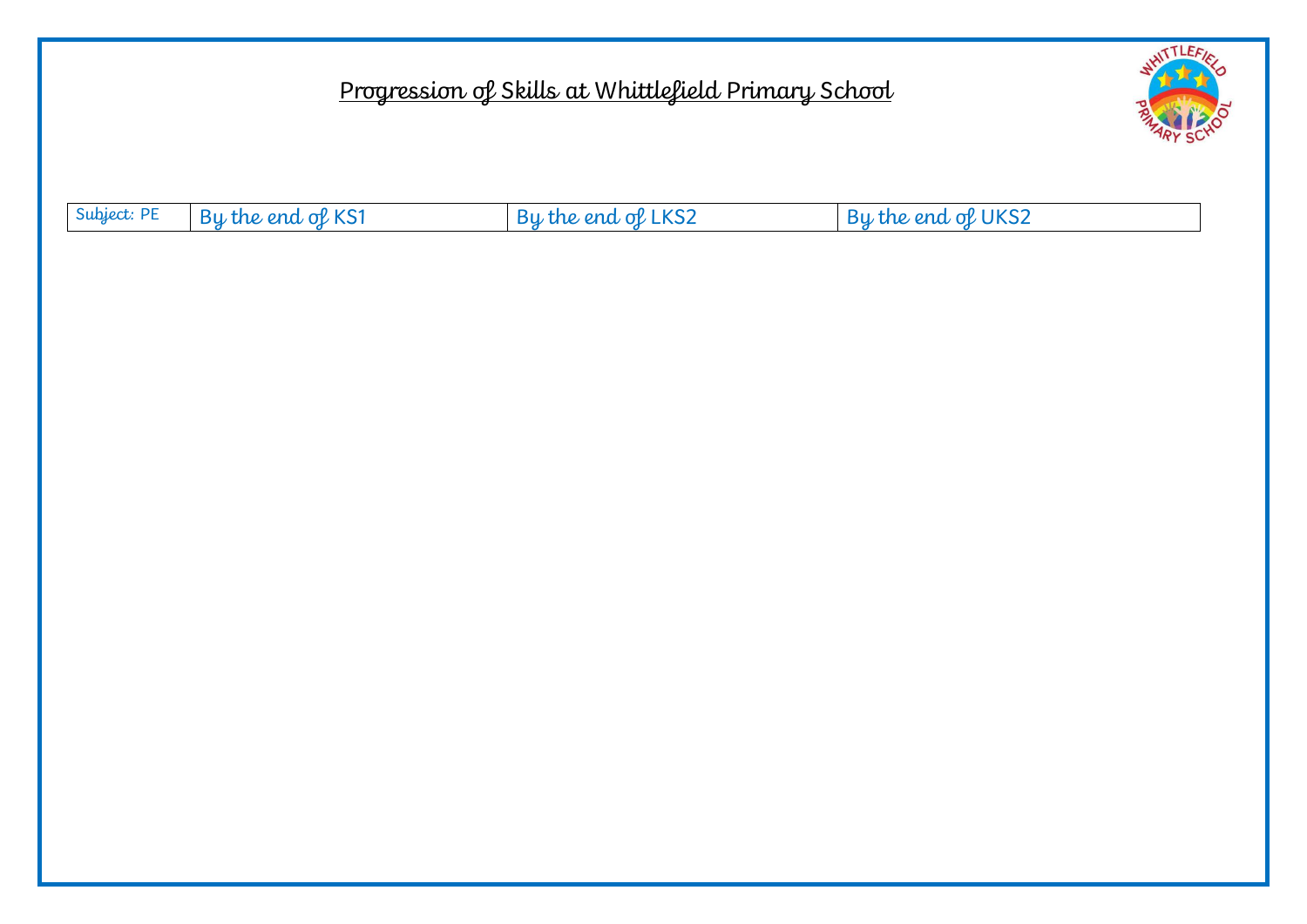|                                                                                                                                                                                                                                                                                                                                                                                                                                                                                                                                                                                                               | <u>Progression of Skills at Whittlefield Primary School</u>                                                                                                                                                                                                                                                                                                                                                                                                                                                                                                                                                                                                                                                                                                                                                                                                   | <b>STLEFI</b>                                                                                                                                                                                                                                                                                                                                                                                                                                                                                                                                                                                                                                                                                                                                                                                                                                                                |
|---------------------------------------------------------------------------------------------------------------------------------------------------------------------------------------------------------------------------------------------------------------------------------------------------------------------------------------------------------------------------------------------------------------------------------------------------------------------------------------------------------------------------------------------------------------------------------------------------------------|---------------------------------------------------------------------------------------------------------------------------------------------------------------------------------------------------------------------------------------------------------------------------------------------------------------------------------------------------------------------------------------------------------------------------------------------------------------------------------------------------------------------------------------------------------------------------------------------------------------------------------------------------------------------------------------------------------------------------------------------------------------------------------------------------------------------------------------------------------------|------------------------------------------------------------------------------------------------------------------------------------------------------------------------------------------------------------------------------------------------------------------------------------------------------------------------------------------------------------------------------------------------------------------------------------------------------------------------------------------------------------------------------------------------------------------------------------------------------------------------------------------------------------------------------------------------------------------------------------------------------------------------------------------------------------------------------------------------------------------------------|
| Perform fundamental movement skills<br>Games<br>➤<br>at a developing level and master some<br>basic movements in:<br>-Travelling skills<br>-Receiving skills<br>-Sending skills<br>Year 1<br>Side gallop<br>➤<br>Underarm throw<br>Running<br>➤<br>Rolling a ball<br>➤<br>Bounce a ball<br>≻<br>Catch a ball<br>↘<br>➤<br>Running<br>Year 2<br>Underarm throw<br>➤<br>➤<br>Catching<br>≻<br>Running<br>≻<br>Dodging<br>↘<br>Throw<br>↘<br>Catch<br>Strike a ball<br>↘<br>➤<br>Side gallop<br>➤<br>Running<br>Strike a ball off a tee<br>➤<br>Strike with a drop feed<br>➤<br>Catch<br>≻<br>Overarm throw<br>⋗ | Master fundamental movement skills<br>and start to develop sport specific<br>skills performing them with<br>consistency and accuracy.<br>Year 3<br>Invasion games skills through:<br>Three touch ball (netball) - running,<br>dodging, Chest pass, Bounce pass,<br>Catching a ball<br>Three touch ball (rugby) - running,<br>dodging, swing pass, Catching a ball<br>Three touch ball (handball) -<br>running, dodging, one-handed pass,<br>One handed Bounce pass, Catching<br>a ball<br>Year 4<br>Invasion games skills through:<br>On the Attack (basketball) - running,<br>chest pass, bounce pass, dribbling a<br>ball.<br>On the attack (rugby) - running,<br>dodging, swing pass, Catching a ball<br>$\triangleright$ On the attack (handball) – running.<br>dodging, one-handed pass, One<br>handed Bounce pass, Catching a<br>ball, shooting a ball. | Continue to develop sport specific skills<br>and perform them with consistency,<br>accuracy, confidence, control and speed.<br>Year 5<br>Invasion games skills through:<br>▶<br>Year 5 core task (netball): - running,<br>dodging, chest pass, bounce pass,<br>catching, shoulder pass, shooting,<br>Year 5 core task (rugby): - - running,<br>dodging, swing pass, Catching a ball,<br>kicking a ball<br>Year 5 core task (hockey): - running,<br>r<br>push pass, dribbling, receiving a<br>pass, shooting.<br>Year 6<br>Invasion games skills through:<br>Calling the shots' (netball): - running,<br>dodging, chest pass, bounce pass,<br>catching, shoulder pass, shooting,<br>Calling the shots' (rugby): - - running,<br>dodging, swing pass, Catching a ball,<br>kicking a ball<br>Calling the shots' (hockey): - running,<br>push pass, dribbling, receiving a pass, |
|                                                                                                                                                                                                                                                                                                                                                                                                                                                                                                                                                                                                               |                                                                                                                                                                                                                                                                                                                                                                                                                                                                                                                                                                                                                                                                                                                                                                                                                                                               | shooting.                                                                                                                                                                                                                                                                                                                                                                                                                                                                                                                                                                                                                                                                                                                                                                                                                                                                    |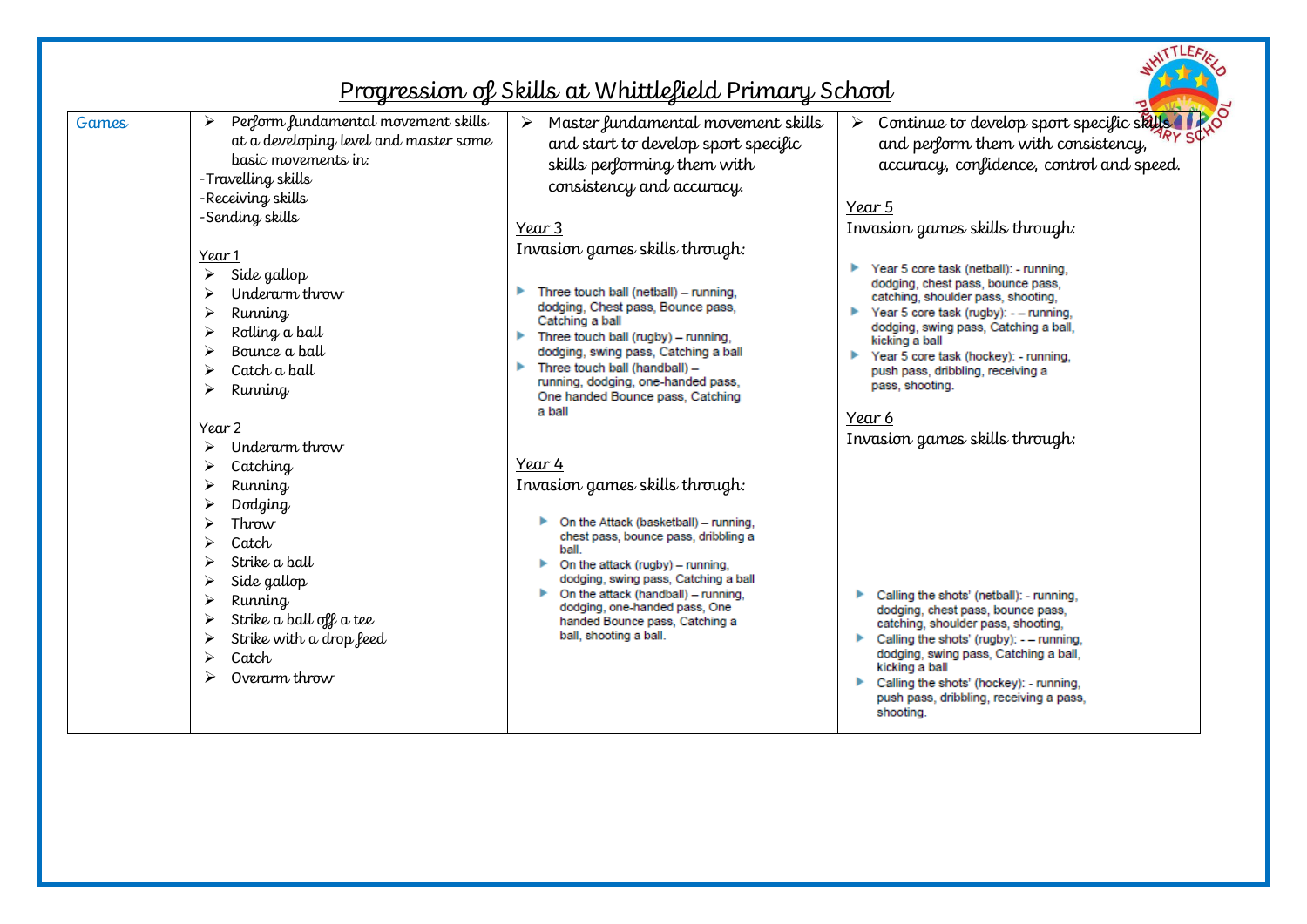|       |                                                                                                                                                                                                                                                                                                                                                                                                                                                   | <u>Progression of Skills at Whittlefield Primary School</u>                                                                                                                                                                                                                                                                                                                                                                                                                                                                                                                                                                                  |
|-------|---------------------------------------------------------------------------------------------------------------------------------------------------------------------------------------------------------------------------------------------------------------------------------------------------------------------------------------------------------------------------------------------------------------------------------------------------|----------------------------------------------------------------------------------------------------------------------------------------------------------------------------------------------------------------------------------------------------------------------------------------------------------------------------------------------------------------------------------------------------------------------------------------------------------------------------------------------------------------------------------------------------------------------------------------------------------------------------------------------|
| Dance | Perform basic body actions with<br>≻<br>control and show some sense of<br>dynamic, expressive and rhythmic<br>qualities in their own dance.<br>Perform fundamental movement<br>skills as a developing level and<br>start to master some basic<br>movements<br>Perform body actions with control<br>and coordination and perform short                                                                                                             | Perform different styles of dance you<br>Perform freely, translating ideas from<br>$\blacktriangleright$<br>clearly and fluently, adapt and refine S<br>a stimulus into movement using<br>the way they use weight, space and<br>dynamic, rhythmic and expressive<br>qualities clearly and with control.<br>rhythm in their dances to express<br>Perform dances clearly and fluently<br>themselves in the style of dance.<br>$\blacktriangleright$<br>and show sensitivity to the dance<br>Perform dances fluently and with<br>control and can perform to an<br>idea and the accompaniment.<br>accompaniment expressively and<br>sensitively. |
|       | dances, showing and<br>understanding of expressive<br>qualities.<br><b>Body Actions</b><br>$\triangleright$ Copy and explore basic body actions from a range of stimuli<br>(words, poetry, pictures, sounds, objects)<br>Travel, Turn, Jump, Gesture, Stillness<br>Copy simple movement patterns<br>> Show and tell using body actions to explore moods, ideas and<br>feelings.<br>▶ Vary speed, strength, energy and tension of their movements. | To perform dances expressively, using a range of performance skills.<br>To perform dances with an awareness of rhythmic, dynamic and expressive qualities, on their own, with a partner and in small groups.<br>٠<br>To perform more complex dance phrases that communicates character and narrative.<br>To perform in a whole class performance.                                                                                                                                                                                                                                                                                            |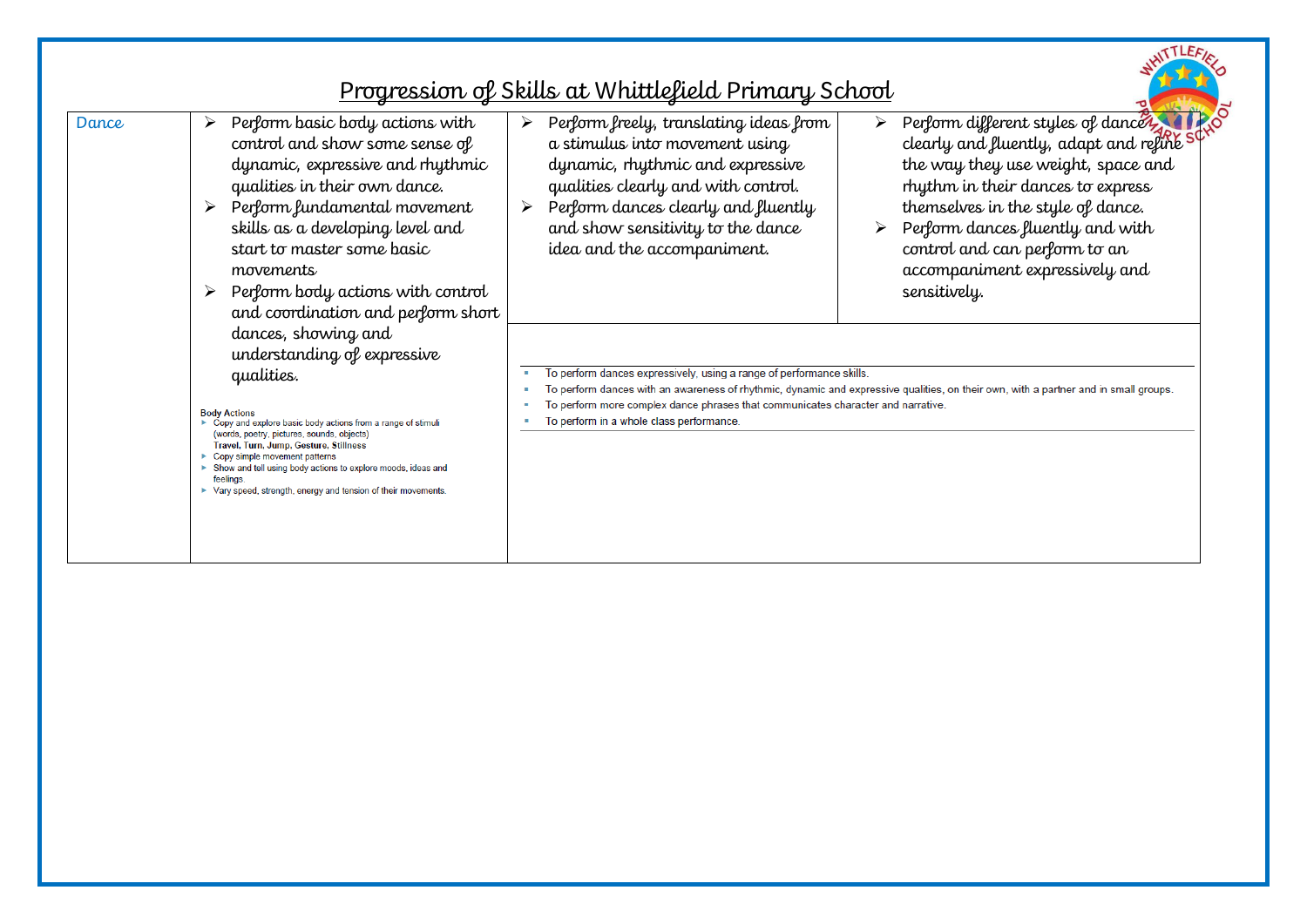|                                                                                                                                                                                                                      |                                                                                                                                                                                                                                                                                                                                                                                                                                                                                                                                                                                                                                                                                                                                                                                                                                                                                                                                                                                                                                   | <u>Progression of Skills at Whittlefield Primary School</u>                                                                                                                                                                                                                                                                                                                                                                                                                                                                                                                                                                                                                                                                                                                                                                                                                                                                                                  |                                                                                                                                                                                                                                                                                                                               |
|----------------------------------------------------------------------------------------------------------------------------------------------------------------------------------------------------------------------|-----------------------------------------------------------------------------------------------------------------------------------------------------------------------------------------------------------------------------------------------------------------------------------------------------------------------------------------------------------------------------------------------------------------------------------------------------------------------------------------------------------------------------------------------------------------------------------------------------------------------------------------------------------------------------------------------------------------------------------------------------------------------------------------------------------------------------------------------------------------------------------------------------------------------------------------------------------------------------------------------------------------------------------|--------------------------------------------------------------------------------------------------------------------------------------------------------------------------------------------------------------------------------------------------------------------------------------------------------------------------------------------------------------------------------------------------------------------------------------------------------------------------------------------------------------------------------------------------------------------------------------------------------------------------------------------------------------------------------------------------------------------------------------------------------------------------------------------------------------------------------------------------------------------------------------------------------------------------------------------------------------|-------------------------------------------------------------------------------------------------------------------------------------------------------------------------------------------------------------------------------------------------------------------------------------------------------------------------------|
| Gymnastics<br>➤<br>Year 1<br>$\triangleright$ Shape - Wide, thin<br>$\blacktriangleright$ Apparatus<br>Year 2<br>$\blacktriangleright$ Jumping and Landing<br>roll, forward roll.<br>$\blacktriangleright$ Apparatus | Perform fundamental movement<br>skills at a developing level and<br>start to master some basic<br>movements in:<br>-Travelling skills<br>-Perform body actions with control<br>and coordination<br>Travelling - feet - Jog, skip, gallop, hop, walk forwards, backwards.<br>Travelling - hand and feet - Frog, Bunny, Crab, Bear, Caterpillar,<br>Crocodile, Monkey, etc.<br>> Balancing - Front support, balance on 4 & 3 points, large body<br>parts, tummy, back, bottom, shoulder.<br>$\blacktriangleright$ Jumping and Landing - 2 -2 for height<br>Rolling - Rocking on back, pencil, egg rolls,<br>$\triangleright$ Shape - Wide, thin, dish, arch, tuck<br>Travelling - feet - Jog, skip, gallop, hop, walk forwards, backwards.<br>Travelling - hand and feet - Frog, Bunny, Crab, Bear, Caterpillar,<br>Crocodile, Monkey, etc.<br>> Balancing - Front support, balance on 4 & 3 points, large body<br>parts, tummy, back, bottom, shoulder.<br>Rolling - Rocking on back, pencil, egg rolls, dish roll, teddy / circle | Master fundamental movement skills<br>and start to develop sport specific<br>skills performing them with<br>consistency, accuracy and some<br>control.<br>Year 1<br>Travel - i.e Feet & hands and feet<br>Balance - i.e. small body parts<br>Jump - i.e 2 foot jump and land<br>Rolling - basic rolls<br>Apparatus<br>Travel - i.e Feet & hands and feet<br>Balance - i.e. large body parts,<br>dish and arch, one foot balance<br>Jump - different shapes when<br>jumping. Jump 1/4 & 1/2 tum<br>Rolling - basic rolls<br>Apparatus<br>Year 2<br>Travel - i.e. Feet & hands and feet<br>Balance - i.e. partner balance<br>(counter balance)<br>Jump - different ways of jumping<br>and landing with shape<br>Rolling - basic rolls<br>Apparatus<br>Travel - i.e. Feet & hands and feet<br>Balance - i.e. partner and group<br>balance (counter balance)<br>Jump - different ways of jumping<br>and landing with shape<br>Rolling - basic rolls<br>Apparatus | Continue to develop sport specific skills<br>and perform them with consistency,<br>accuracy, confidence, control and speed.<br>Travel - i.e. Feet & hands and feet<br>Balance - i.e. partner balance<br>(counter balance)<br>Jump - different ways of jumping<br>and landing with shape<br>Rolling - basic rolls<br>Apparatus |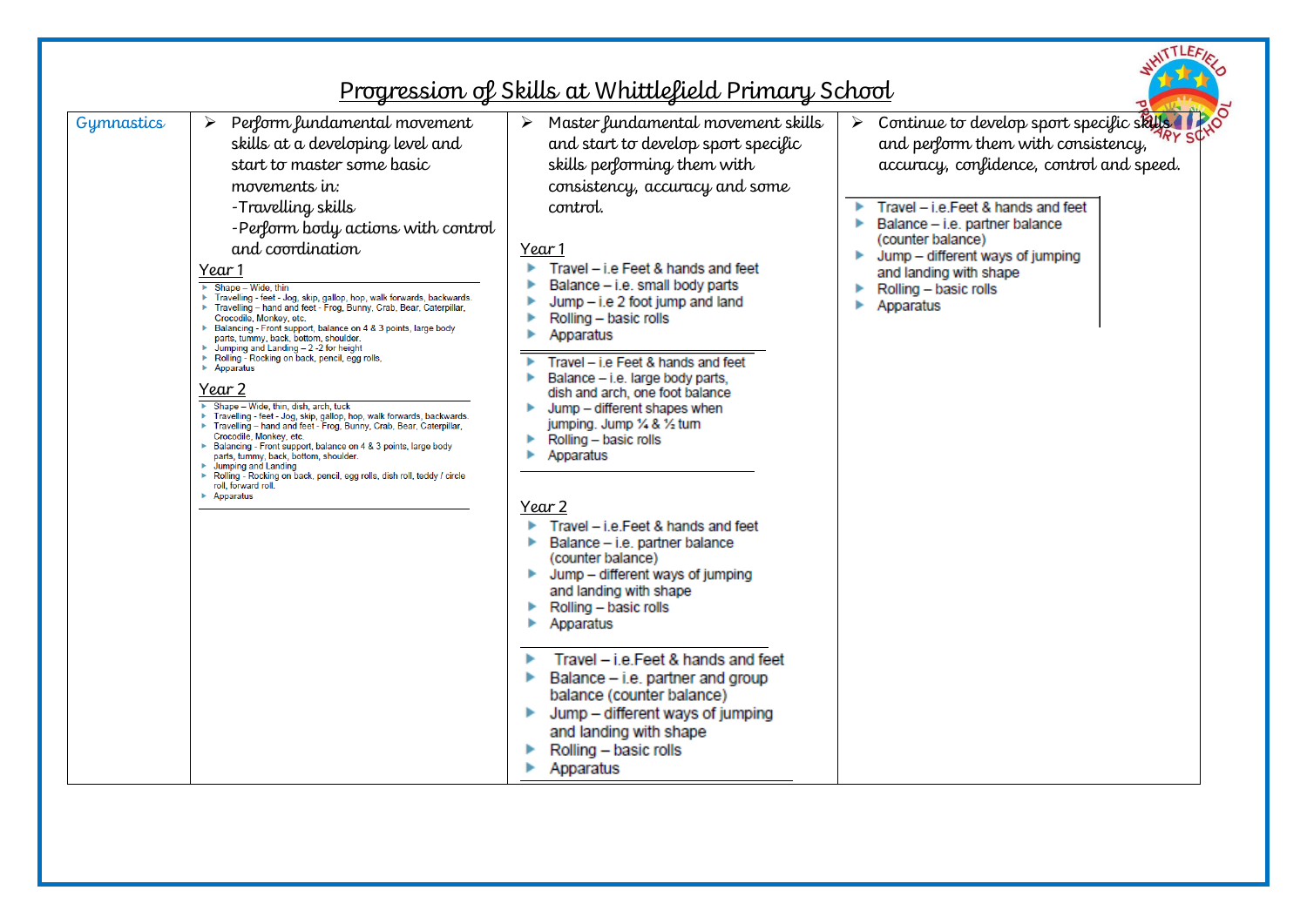|                          |                                                                                                                                                                                                                                                                                                                                   | <u>Progression of Skills at Whittlefield Primary School</u>                                                                                                                                                                                                                     | <b>TTLEA</b>                                                                                                                                                                                                                                                                                  |
|--------------------------|-----------------------------------------------------------------------------------------------------------------------------------------------------------------------------------------------------------------------------------------------------------------------------------------------------------------------------------|---------------------------------------------------------------------------------------------------------------------------------------------------------------------------------------------------------------------------------------------------------------------------------|-----------------------------------------------------------------------------------------------------------------------------------------------------------------------------------------------------------------------------------------------------------------------------------------------|
| Athletics                | Perform fundamental movement<br>➤<br>skills at a developing level and<br>start to master some basic<br>movements.<br>Year 1<br>Running<br>Hopping<br>Rolling a ball<br>r<br><b>Underhand throw</b><br>Jumping<br>Year 2<br>Running<br>Underarm throw<br>Overarm throw<br>Push throw<br>$\blacktriangleright$ Jumping for distance | Master fundamental movement skills and<br>start to develop athletic specific skills<br>performing them with consistency and<br>accuracy.<br>Throwing - push, pull and sling<br>ь<br>Hop, step and jump<br>Combination of jumping actions                                        | Continue to develop athlectic specific<br>skills and perform them with consistency,<br>accuracy, confidence, control and speed.<br>Throwing - push, pull, sling and heave<br>Þ<br>Jumping and landing in different ways<br>Running for short and long distances<br>Passing a baton in a relay |
| Striking and<br>Fielding |                                                                                                                                                                                                                                                                                                                                   | Master fundamental movement skills<br>➤<br>and start to develop sport specific<br>skills performing them with<br>consistency and accuracy.<br>Strike a ball off a tee<br><b>Bowl underarm</b><br>Perform a straight drive<br>Catch a ball<br>Field a ball and return it quickly | Continue to develop sport specific skills<br>➤<br>and perform them with consistency,<br>accuracy, confidence, control and speed.<br>Bowl overarm<br>٠<br>Strike a bowled ball<br>Field a ball and throw back<br>overarm<br>Strike a ball off a tee                                            |
| Net and Wall             |                                                                                                                                                                                                                                                                                                                                   | Master fundamental movement skills<br>≻<br>and start to develop sport specific<br>skills performing them with<br>consistency and accuracy.                                                                                                                                      | $\triangleright$ Continue to develop sport specific skills<br>and perform them with consistency,<br>accuracy, confidence, control and speed.                                                                                                                                                  |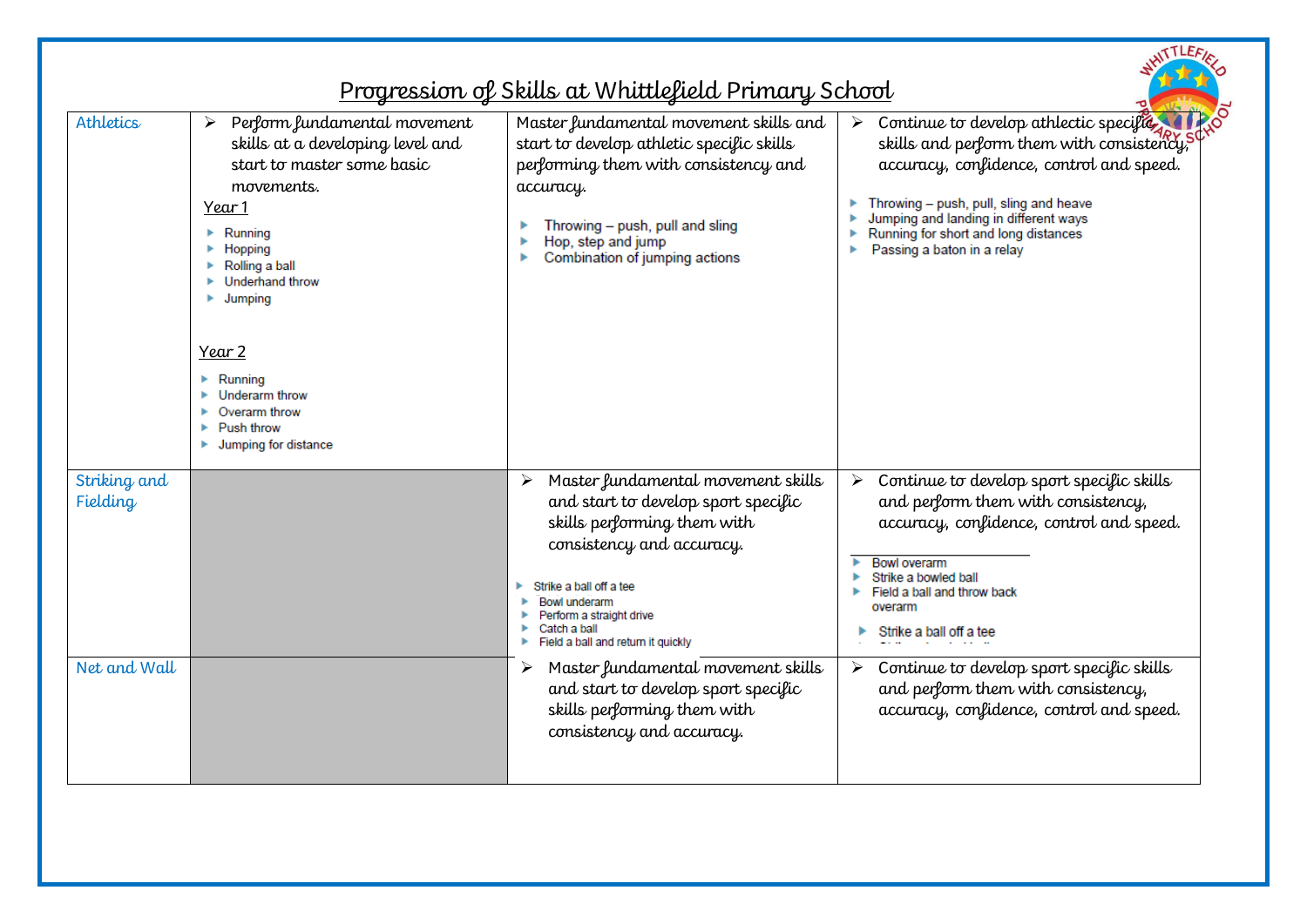## Progression of Skills at Whittlefield Primary School

WITTLEFIE,

|                                          | Ready position<br>Underarm throw<br>Overarm throw<br>Hold a racket<br>Strike a ball with a racket                                                                                                                                                                                                                                                                 | Throwing a ball<br>Forehand<br>Backhand<br>Volley<br>Underhand serve<br>Hold a racket correctly                                                                                                                                                                                                                                                                                                                                                                                                                                                                                                                                                                       |
|------------------------------------------|-------------------------------------------------------------------------------------------------------------------------------------------------------------------------------------------------------------------------------------------------------------------------------------------------------------------------------------------------------------------|-----------------------------------------------------------------------------------------------------------------------------------------------------------------------------------------------------------------------------------------------------------------------------------------------------------------------------------------------------------------------------------------------------------------------------------------------------------------------------------------------------------------------------------------------------------------------------------------------------------------------------------------------------------------------|
| Target and<br>Creative                   | Master fundamental movement skills<br>➤<br>and start to develop sport specific<br>skills performing them with<br>consistency and accuracy.<br>Dodging<br>Catching<br>Underhand throw<br>Rolling a ball<br>Overhand throw<br>Propelling a ball<br>Rolling a ball<br>Underarm throw                                                                                 | Continue to develop sport specific skills<br>$\blacktriangleright$<br>and perform them with consistency,<br>accuracy, confidence, control and speed.<br>One handed throw<br>Catching<br>Dodging<br>A range of sending and<br>receiving skills.                                                                                                                                                                                                                                                                                                                                                                                                                        |
| Outdoor and<br>Adventurous<br>Activities | Master fundamental movement skills<br>➤<br>and start to develop specific skills<br>performing them with consistency,<br>accuracy and some control.<br>Orientate a map<br>Use a control card<br>Navigate a course safely<br>Travel and balance safely when<br>carrying out challenges<br>Demonstrates team work skills<br>during planning, doing and<br>reviewing. | Continue to develop specific skills and<br>$\blacktriangleright$<br>perform them with consistency, accuracy,<br>confidence, control and speed.<br>. Know how to keep the map "set<br>or "orientated" when they move<br>around a simple course.<br>Know the eight points of a<br>compass.<br>Record information accurately at<br>the control marker.<br>Navigate to a control marker on a<br>score event course.<br>To set a map using a compass<br>To practice and refine thumbing<br>٠<br>the set map (orientated)<br>To set a direction of travel from<br>п.<br>the map, using a compass.<br>To follow instructions in order to<br>complete an orienteering course. |